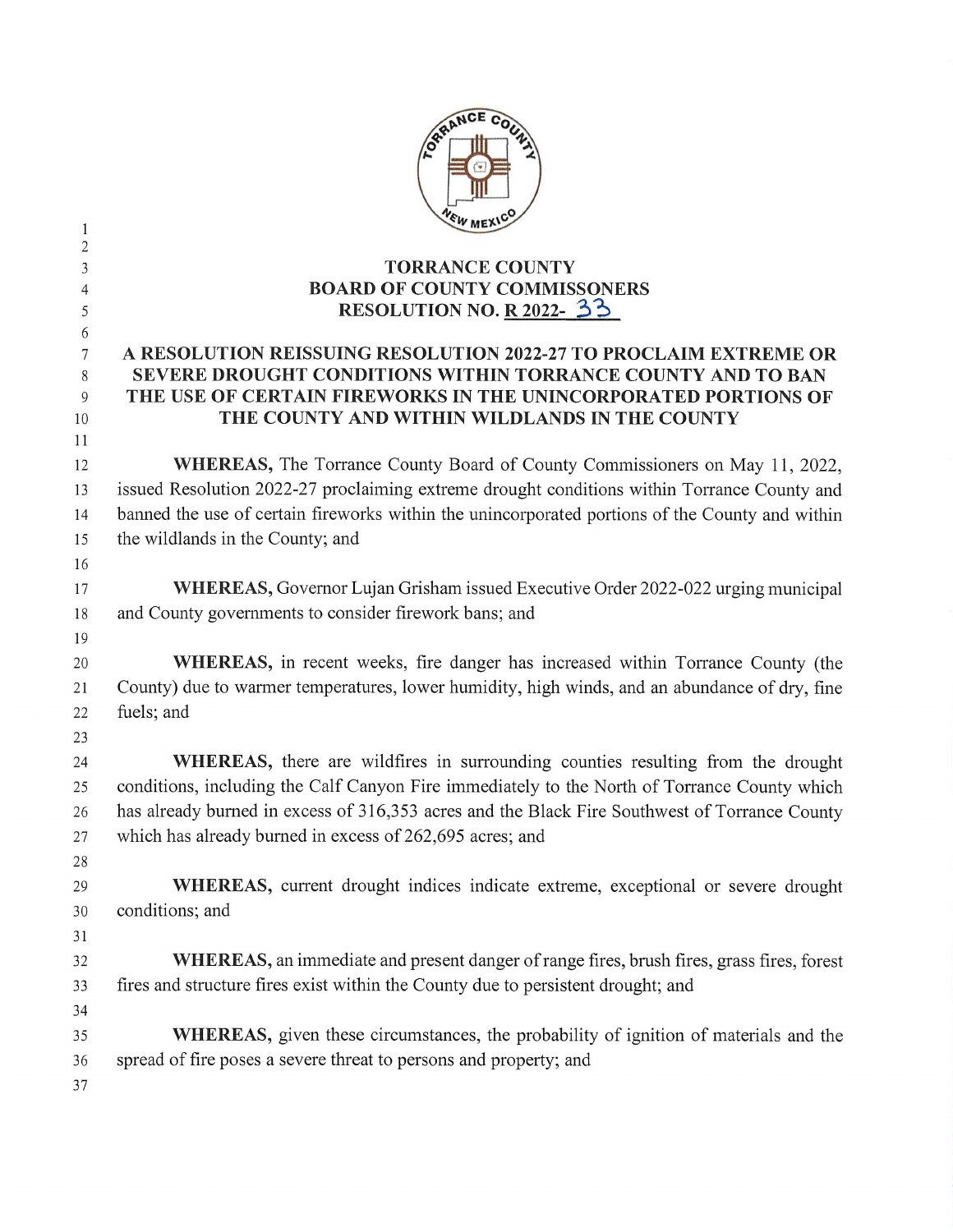$\mathbf{1}$ WHEREAS, the health, safety and welfare of citizens are in danger as a result of such  $\overline{2}$ conditions; and

 $\overline{4}$ WHEREAS, NMSA 1978, Section 60-2C-8.1(E) provides that the Board of County Commissioners of the County of Torrance may, after hearing, declare that extreme or severe 5 drought conditions exist, and proclaim certain restrictions on the use of fireworks. 6

- 8 NOW THEREFORE, BE IT RESOLVED, the Board of County Commissioners hereby 9 reissues Resolution 2022-27, resolves, and proclaims as follows:
- 11 1. There currently exists within the unincorporated portions of the County extreme or severe drought conditions, creating a significant and immediate threat to the life, safety, health 12 and welfare of residents of the County, and to public and private property located within 13 the County. 14
	- 2. The use of missile-type rockets, helicopters, aerial spinners, stick-type rockets and ground audible devices are banned within the affected drought area, which includes all unincorporated portions of the County.
	- 3. The use of fireworks not listed in Paragraph 2 above is limited to areas that are paved or barren or have a readily accessible source of water for use by the homeowner or general public.
		- 4. The use of all fireworks within wildlands in the County is banned, the State Forester having been consulted as required by statute and having concurred with such ban.
		- 5. The use of display fireworks is banned within the unincorporated portions of the County.
		- 6. Public displays of fireworks, as approved by the Torrance County Fire Chief shall be permitted.
- 32 7. This Resolution shall be effective for 30 days from the date below but may be reissued by the Board of County Commissioners if severe or extreme drought conditions warrant. 33 Further, this Resolution may be modified or rescinded within the 30 days of its 34 effectiveness if the Board of County Commissioners, after conducting an emergency 35 hearing, determines that weather conditions have improved. 36
- 37

3

 $\overline{7}$ 

10

**PASSED, APPROVED AND ADOPTED** this  $8<sup>th</sup>$  day of June, 2022 by the Board of 38 County Commissioners of the County of Torrance. 39

- 40
- 41
- 42